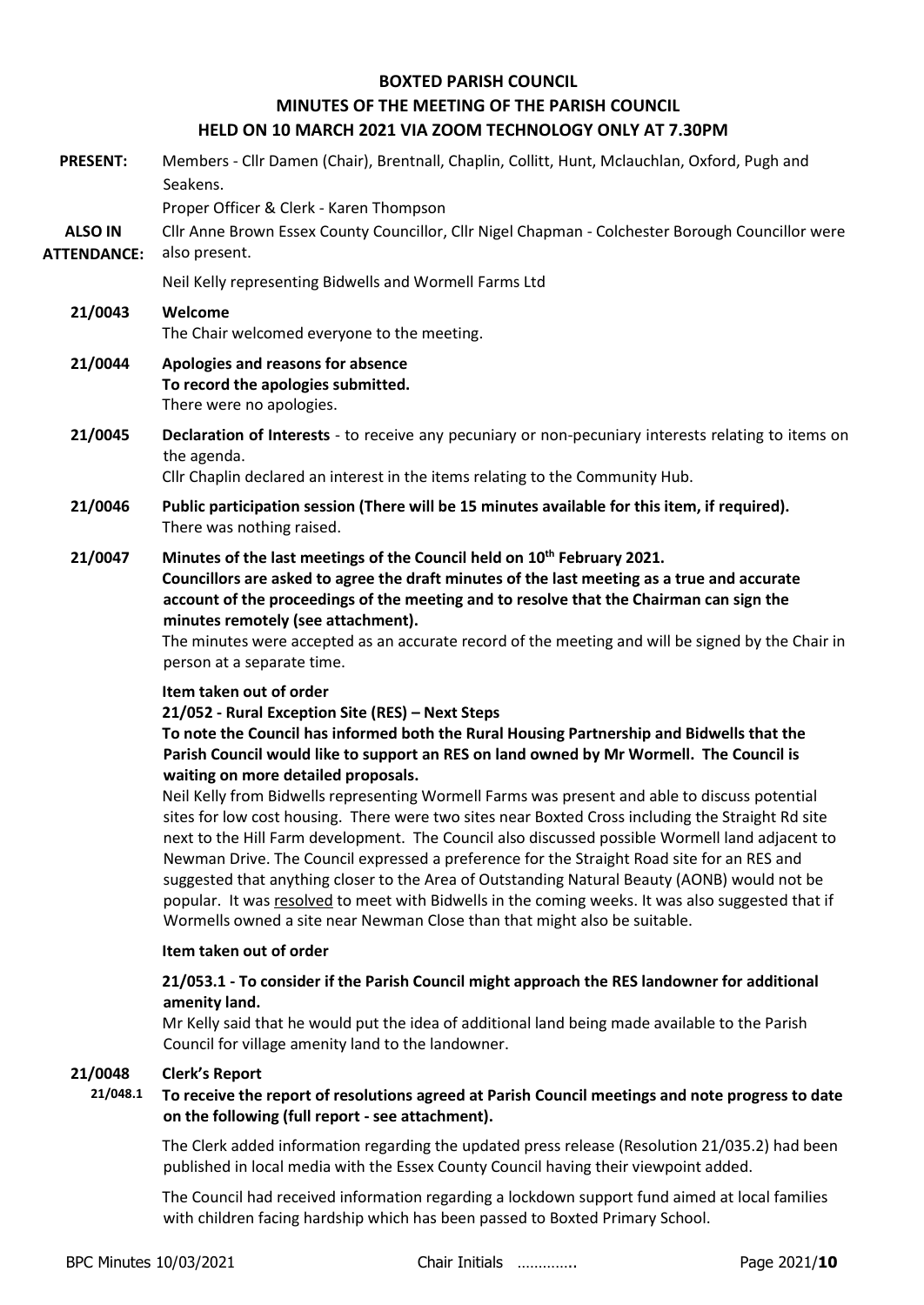The Clerk updated the Council on the latest take it or leave it stance by the solicitors acting for Lynton Homes regarding the potential Village green with restrictive covenants applying. NB post meeting note- a further Boxted Parish Council meeting is convened for  $22^{nd}$  March 2021 to consider this.

The Clerk also added that recent correspondence with the Methodist Silver Band regarding a village sign (resolution 20/141.2 confirmed that Parish Council would support a Village sign) would be scheduled for the April Parish Council meeting. A costed proposal based on a sign along the lines of

Welcome to Boxted Village; Home of the Boxted Methodist Silver Band; Please drive carefully

would be presented.

**21/048.2 To consider submitting an LHP request for speed check tests along Langham Lane (see previous minute 21/007.3 after receiving the Langham Council joint working response (see attached).** The council expressed support for action that would help prevent fast moving vehicles along the rural roads in the Village and resolved to request support from Langham Parish Council for an evidence gathering exercise for Langham Lane.

### **21/048.3 To note the tasks completed by Grounds Person (see attached).** These were noted and the Clerk added that the works being undertaken by the Grounds person was going very well and lots of tasks were being completed much quicker then before.

# **21/0049 Borough and County Council**

**To receive the reports of the District Councillor and the County Councillor.**

Cllr Chapman said that that he is a member of the Environment and Sustainability Panel at Colchester Borough Council and was interested to see if the Council could make progress on Wildflower verges. It was resolved to seek volunteers to hep identify and plan any sites that might be possible for wildflower verges.

### **21/0050 Parish Council Finance**

**21/050.1 To note the receipt of a further Covid grant for the Recreation Ground and Hub Building of: £2096 on 24th Feb.**

This was noted.

**21/050.2 To receive the Parish Council Financial Report as at the 28th February 2021 (see attachments including bank statements).**

> The Council received and noted the financial position described in the financial statement. It showed monies received to date for this financial year was £81,822.84; spend was shown as £58,634.40. Bank holdings were shown as £77,627.78

# **21/0051 To decide the date of the Annual Parish Meeting of residents. The Annual Parish Meeting which is a meeting of residents and the Parish Council.**

It is a requirement that the Annual Parish Meeting for residents takes place between 1 March and 1 June each year. The requirement to hold meetings virtually is extent until 5 May. Suggested date for Annual Parish Meeting is before Parish Council meeting on Wednesday 14<sup>th</sup> April 2021 by zoom.

It was resolved to hold the Annual Parish Meeting at 715pm on Wednesday 14th April via Zoom and for it to be publicised.

### **21/0052 See Minutes after Item 21/047.**

### **21/0053 Land**

- **21/053.1 To consider if the Parish Council might approach the RES landowner for additional amenity land.** This was taken out of order and can be found in the minutes after Item 21/047.
- **21/053.2 To receive the report on the outcome of the meeting held with the PCC regarding possible options for the small area of and behind the Village Hall that is owned by the Diocese and PCC. (see attached).**

Cllr Brentnall advised the meeting that whilst purchasing the land behind the Village Hall would be beneficial in terms of ensuring that land is permanently protected and usable as recreation ground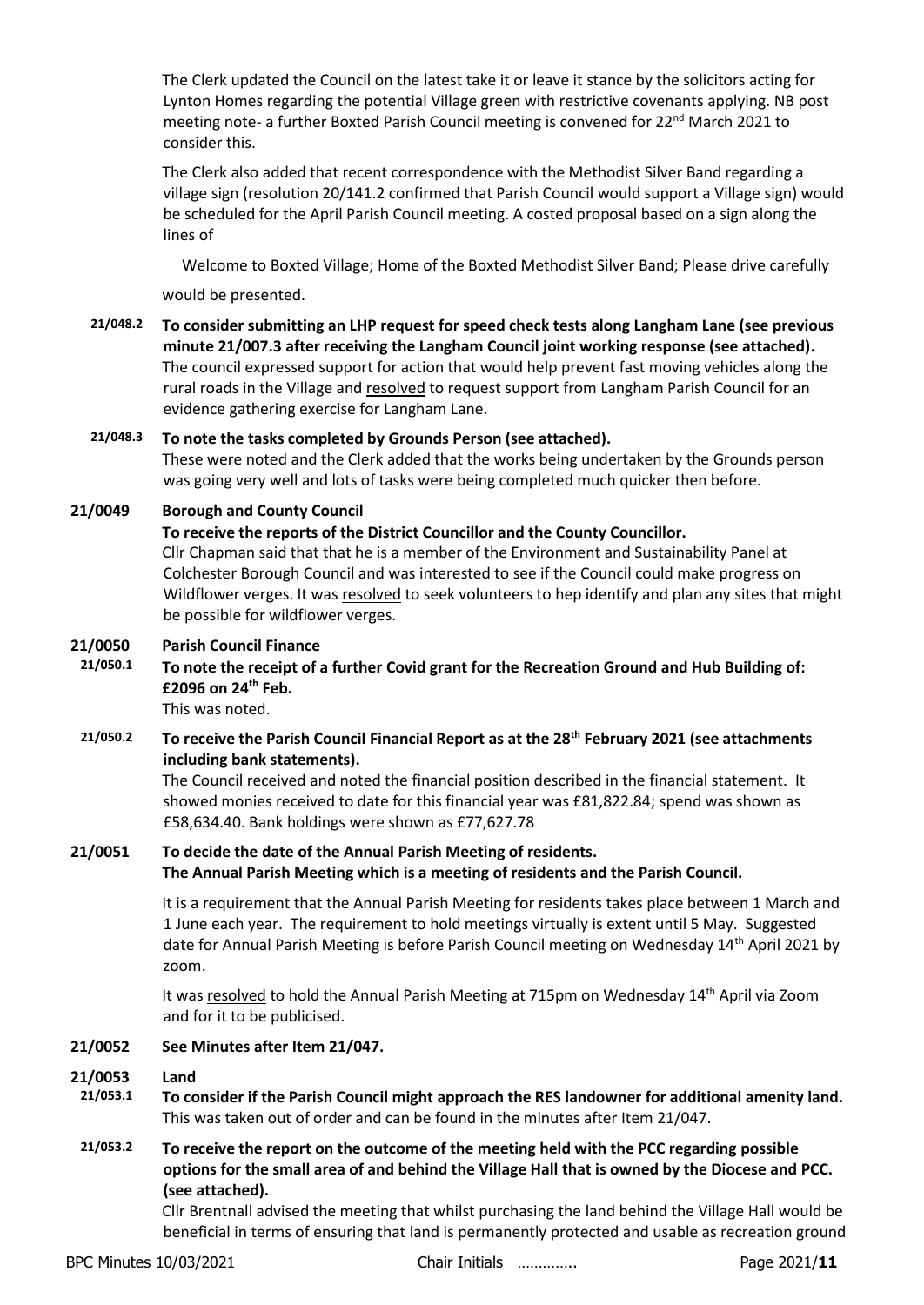the Council and Landowner fees associated with transferring the land to the Council would have to be met by the Parish Council and would likely be several thousand pounds. The process would also be lengthy. The Council was content to take no action for now.

| 21/0054          | <b>Planning</b><br>To consider commenting on the following applications:                                                                                                                                                                                                                                                                                                                                                                                                                                                                                                             |            |                                                                                                                                                                                                                                                                                                       |                                                                                                                                                                                                                                                                                |  |  |
|------------------|--------------------------------------------------------------------------------------------------------------------------------------------------------------------------------------------------------------------------------------------------------------------------------------------------------------------------------------------------------------------------------------------------------------------------------------------------------------------------------------------------------------------------------------------------------------------------------------|------------|-------------------------------------------------------------------------------------------------------------------------------------------------------------------------------------------------------------------------------------------------------------------------------------------------------|--------------------------------------------------------------------------------------------------------------------------------------------------------------------------------------------------------------------------------------------------------------------------------|--|--|
| 21/013.1         | 210410                                                                                                                                                                                                                                                                                                                                                                                                                                                                                                                                                                               | 22/02/2021 | St Peters Church, Church Street,<br>Boxted Colchester CO4 5SY                                                                                                                                                                                                                                         | T1 - Beech tree outside of church boundary.<br>Carry out weight reduction pruning to veteran<br>tree. Tree is Hollow and in order to retain and<br>prevent future failure a crown reduction would<br>reduce the sail effect and twist on stem. Reduce<br>by approximately 3-4m |  |  |
|                  |                                                                                                                                                                                                                                                                                                                                                                                                                                                                                                                                                                                      |            | The Council did not object to this.                                                                                                                                                                                                                                                                   |                                                                                                                                                                                                                                                                                |  |  |
|                  | 210436                                                                                                                                                                                                                                                                                                                                                                                                                                                                                                                                                                               | 19/02/2021 | 29 Straight Road, Boxted<br>Colchester CO4 5HN                                                                                                                                                                                                                                                        | Application for a Lawful Development Certificate<br>for existing highway access.                                                                                                                                                                                               |  |  |
|                  |                                                                                                                                                                                                                                                                                                                                                                                                                                                                                                                                                                                      |            |                                                                                                                                                                                                                                                                                                       | NB follow on from 210240                                                                                                                                                                                                                                                       |  |  |
|                  |                                                                                                                                                                                                                                                                                                                                                                                                                                                                                                                                                                                      |            | The Council recognised that this application had been submitted in 2017 (170482) and refused. It was<br>felt that the Council should submit a comment pointing this out and raising concerns that the access<br>will develop (and is already being) used as a car park for which there is no consent. |                                                                                                                                                                                                                                                                                |  |  |
|                  |                                                                                                                                                                                                                                                                                                                                                                                                                                                                                                                                                                                      |            | There is a requirement under Policies LC2 and SM1 of the Boxted Neighbourhood Plan to protect the<br>landscape character and maintain visual amenity and these should be respected.                                                                                                                   |                                                                                                                                                                                                                                                                                |  |  |
|                  | 210477                                                                                                                                                                                                                                                                                                                                                                                                                                                                                                                                                                               | 23/02/2021 | Classic Pot Emporium, 30A Straight<br>Road, Boxted Colchester CO4 5HN                                                                                                                                                                                                                                 | Demolition of the existing buildings and the<br>construction of a new Business Centre<br>comprising 28 office units.                                                                                                                                                           |  |  |
|                  | The Council decided to comment that the business case for 28 business units was unlikely as there<br>were unlet business units locally. The original, approved, plans for the site was for a single-story<br>layout of units and the two-storey nature was unacceptable. It would impact visual amenity.<br>Additionally, the site would not be accessible by any means other than a car which is unsustainable.<br>No bus service before 9am; no shops/eateries near by; no pavements mean that the site will (if let)<br>will significantly increase traffic in a rural community. |            |                                                                                                                                                                                                                                                                                                       |                                                                                                                                                                                                                                                                                |  |  |
|                  | 210202                                                                                                                                                                                                                                                                                                                                                                                                                                                                                                                                                                               | 05/02/2021 | George V Playing Field, Cage Lane,<br>Boxted CO4 5RE                                                                                                                                                                                                                                                  | Installation of artificial wicket (replacing grass)<br>30m long by 2.75m                                                                                                                                                                                                       |  |  |
|                  |                                                                                                                                                                                                                                                                                                                                                                                                                                                                                                                                                                                      |            | The Council did not object to this.                                                                                                                                                                                                                                                                   |                                                                                                                                                                                                                                                                                |  |  |
|                  | Too late to comment                                                                                                                                                                                                                                                                                                                                                                                                                                                                                                                                                                  |            |                                                                                                                                                                                                                                                                                                       |                                                                                                                                                                                                                                                                                |  |  |
|                  | 210248                                                                                                                                                                                                                                                                                                                                                                                                                                                                                                                                                                               | 01/02/2021 | The Old Orchard, Wet Lane, Boxted<br>Colchester CO4 5TW                                                                                                                                                                                                                                               | Extension of detached three bed to five bed<br>house, build new vehicular access and three bay<br>detached garage adjacent to existing shed<br>structure.                                                                                                                      |  |  |
|                  |                                                                                                                                                                                                                                                                                                                                                                                                                                                                                                                                                                                      |            | The Council did not object to this.                                                                                                                                                                                                                                                                   |                                                                                                                                                                                                                                                                                |  |  |
| <b>Decisions</b> | To note the following decisions that were approved:                                                                                                                                                                                                                                                                                                                                                                                                                                                                                                                                  |            |                                                                                                                                                                                                                                                                                                       |                                                                                                                                                                                                                                                                                |  |  |
|                  | 202693                                                                                                                                                                                                                                                                                                                                                                                                                                                                                                                                                                               | 02/12/2020 | Haveli, Langham Road, Boxted<br>Colchester CO4 5HT                                                                                                                                                                                                                                                    | Alterations and extensions to an existing<br>detached residential dwelling. Proposed<br>single-storey car barn and alterations to<br>the existing vehicular entrance and<br>improved forecourt landscaping.                                                                    |  |  |
|                  | 201975                                                                                                                                                                                                                                                                                                                                                                                                                                                                                                                                                                               | 11/09/2020 | Homedale Farm, Dedham Road,<br>Boxted CO4 5SL                                                                                                                                                                                                                                                         | Proposed garage                                                                                                                                                                                                                                                                |  |  |
|                  | To note the following decision(s) were refused:                                                                                                                                                                                                                                                                                                                                                                                                                                                                                                                                      |            |                                                                                                                                                                                                                                                                                                       |                                                                                                                                                                                                                                                                                |  |  |
|                  | <b>None</b>                                                                                                                                                                                                                                                                                                                                                                                                                                                                                                                                                                          |            |                                                                                                                                                                                                                                                                                                       |                                                                                                                                                                                                                                                                                |  |  |
|                  |                                                                                                                                                                                                                                                                                                                                                                                                                                                                                                                                                                                      |            |                                                                                                                                                                                                                                                                                                       |                                                                                                                                                                                                                                                                                |  |  |

**Appeals** There were none.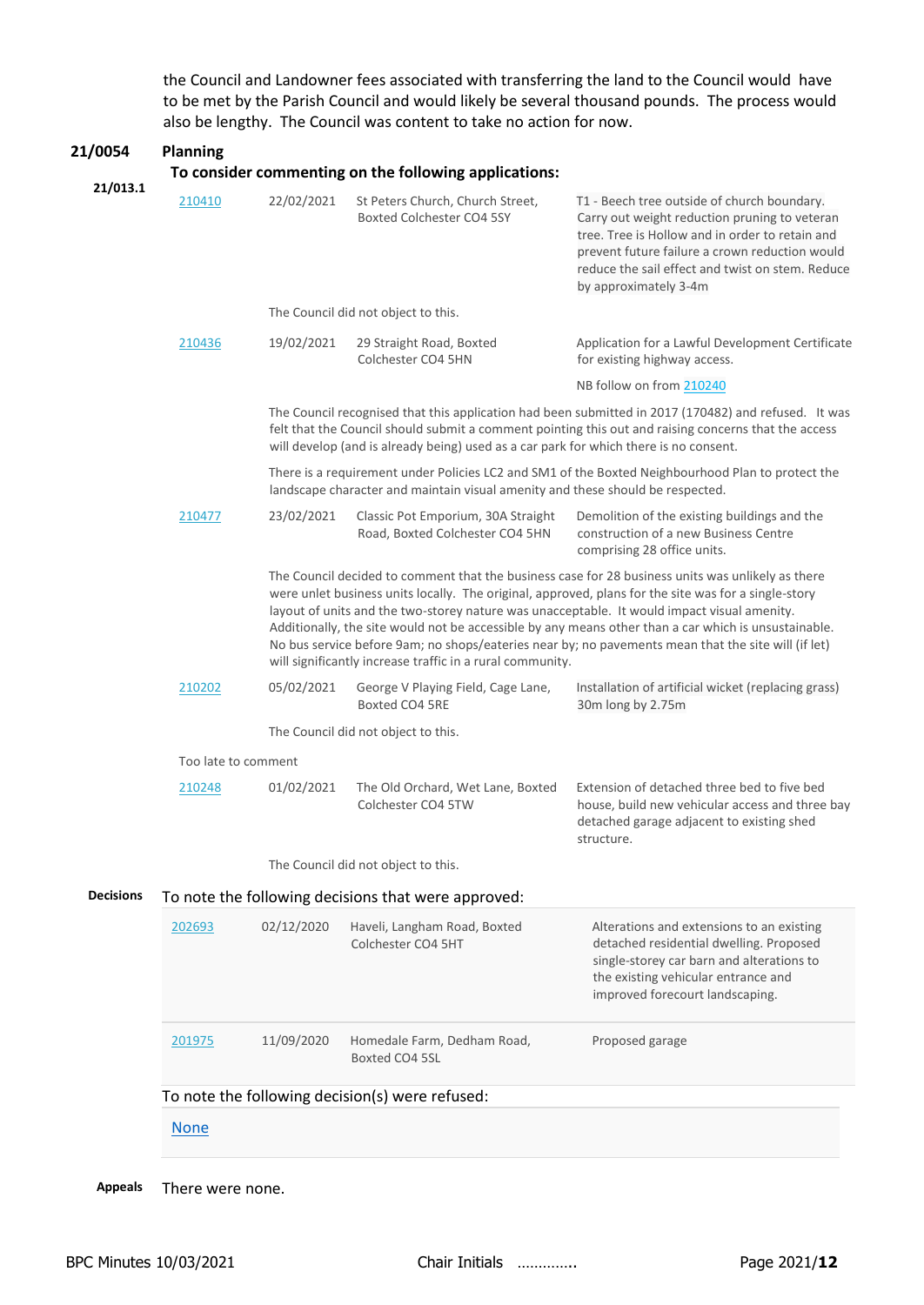### **21/0055 Tree Survey Contract**

**To decide the contractor for the annual tree survey (see attached quotes).** The Council decided to award the 2-year contract to JF Tree Specialist.

# **21/0056 S106 Committee**

**21/056.1 To decide on a clear strategy for the Section 106 Committee as to which projects should be prioritised and progressed further, and a clear indication given for the approximate allocation of funds for each. Close regard should be given to the terms of the Section 106 contractual agreements. (see attached). NB Item 21/057.2 also affects.**

The Council first considered the scale and scope of the options to create a better solution to the needed overflow parking on the Recreation Ground. Any permanent car park would require an access road created over land that falls to the Village Hall and is owned by Boxted Church and the Diocese of Chelmsford. The Council decided that temporary parking as overflow should be planned and costed as the evidence for a permanent car park (say tarmac with bays) was not available. It was resolved that the S106 Committee should be tasked with costing and planning the provision of a hard core/planings/ or aggregate road be created for car to drive to the grassed parking areas. This would remove the churned up muddy state that exists when the weather is wet which then requires the field to be closed due to risk of slip/fall or vehicles getting stuck. This would enable overflow parking to take place on the field without the full cost of car parking provision in a safe manner. The gate would remain in place to allow the overflow parking to be available or not – depending on need. By providing a solution for this year the Council should be in a position to collect evidence to see if this is sufficient or a different solution is required.

The Council did not give a clear direction on priority and spend that should be allocated to either Sports Changing facilities and/or Hub café. The Council resolved to seek advice from the RCCE (Rural Community Council of Essex) on other councils/communities that have successfully renovated community buildings.

### **21/0057 King George Playing Field and Car park**

- **21/057.1 To consider installing grass-mesh car parking support this year for overflow parking on the Recreation Ground as the land ownership cannot be resolved in time for the spring when mesh could be laid. Planning permission would not be required. This would give the Council an opportunity to assess its effectiveness before deciding if it would be sufficient or whether a permanent car park should be installed.** See item 21/056.
	- **21/057.2 To consider replacing the damaged bench alongside the Village Hall with either a wooden or recycled one (see attached).**

The Council resolved to purchase a wooden bench and replace the memorial plaque.

# **21/057.3 Request to site textile bin from Colchester Borough Council (see attached).** The Council considered the request for a textile recycling bin to being sited at the Community Hub but decided that there was insufficient space.

### **21/0058 Community Hub & Sports and Social Club**

**21/058.1 To note that formally organised outdoor sports will be possible from 29 March (if no delay) and to decide to open only the toilet facilities in the Sports Side of the Hub Building when required.**  This was noted and the Council resolved to end the furlough period for the cleaner for the sports side of the Hub building on 29<sup>th</sup> March 2021 as the toilets would be available again.

**21/058.2 To note that outdoor areas at hospitality venues (cafes, social clubs) can reopen no earlier than 12th April and at Step 3 (no earlier than the 17th May) indoor areas of hospitality venues can reopen. As outdoors, table service will be required.** 

**To decide to reinstate the sliding scale of lease fees for the café (20% Month 1 and increasing by 20% each month) from the first full month after the 12th April being the 1st May.** The lifting of restrictions was noted, and it was resolved to reintroduce lease fees on a sliding scale

starting at 20% and increasing at 20% per month starting from the  $1<sup>st</sup>$  May.